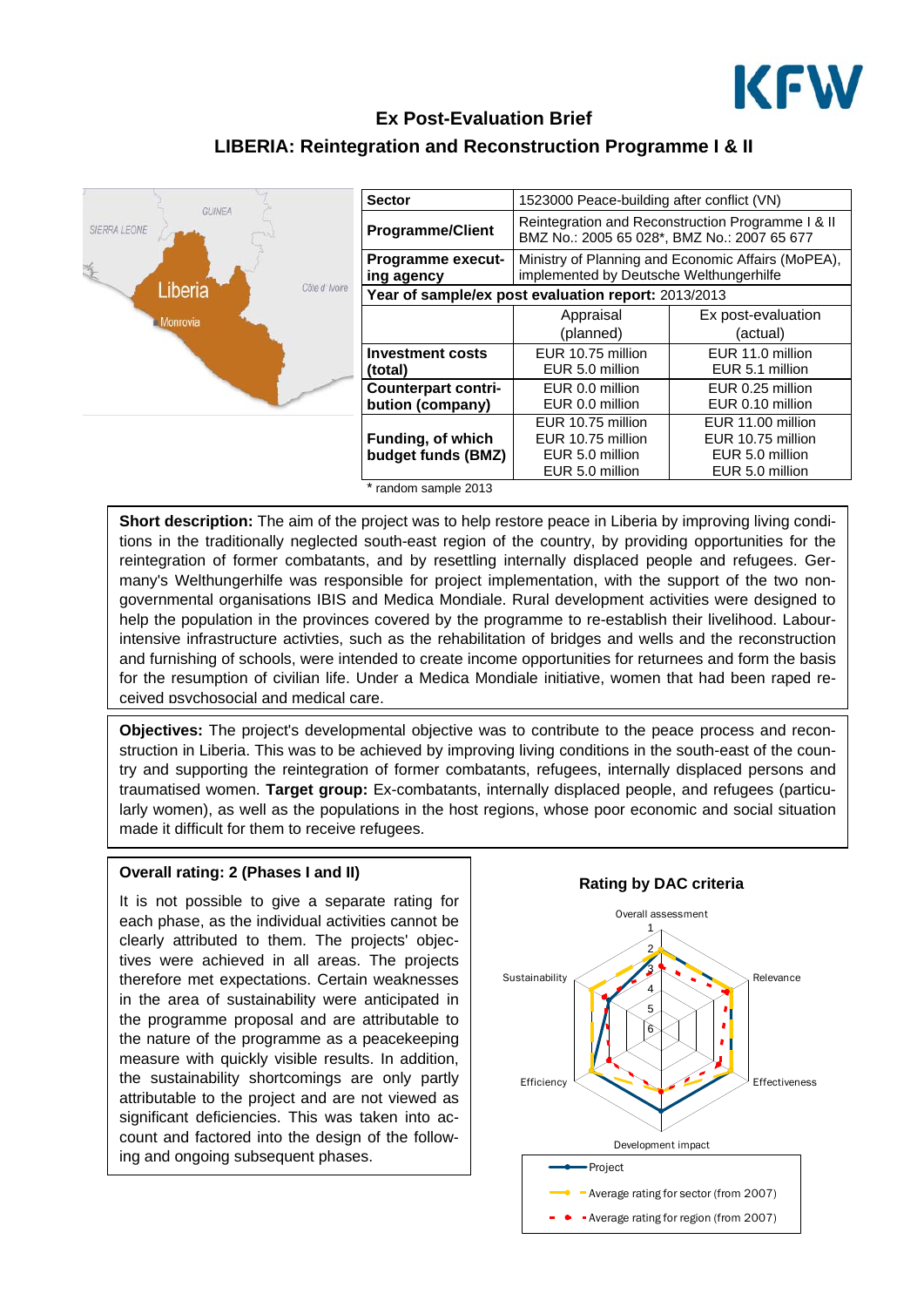### **EVALUATION SUMMARY**

#### Overall rating

The project concept was appropriate for the problem. The project objectives were largely achieved and the projects have contributed to improving the living conditions of the population in the provinces covered by the programme, as well as to foster the peace building process. Weaknesses, e.g. in the area of sustainability, have been mitigated with design adjustments in subsequent phases. External conditions and events outside the scope of the projects' influence hampered implementation. For example, a new wave of refugees from the neighbouring country and the shortcomings of the responsible national ministries, particularly with respect to funding, negatively impacted the achievement of the sustainability targets. In addition, donor harmonisation was difficult, many new donors and NGOs often failing to support the population's self-help and own initiatives through their approaches. All of these external factors limited project sustainability.

#### **Rating: 2 (for phases I and II)**

#### Relevance

The projects are consistent with the national demobilisation and reintegration programme (DDRR). Through the Reintegration and Reconstruction Programme I and II, Germany contributed to this programme and to peacekeeping in the three peripheral – and therefore previously neglected – south-eastern counties Grand Gedeh, River Gee and Sinoe. The DDRR Trust Fund, to which other international donors have contributed, focused more on the northern counties.

During the implementation period, RRP I was the only major donor programme in the southeast region providing support to the region's poor rural population. The poor population's already difficult situation was further exacerbated by around 6,600 ex-combatants seeking an opportunity to start a civilian life and around 32,000 returnees, who needed to rebuild their livelihoods.

Beginning in 2006, the focus shifted more towards supporting the poverty reduction strategy previously established by the government (initially the "Interim Poverty Reduction Strategy – IPRS" and from 2008 the "*Poverty Reduction Strategy Program* - PRSP"). The four pillars of this poverty reduction strategy were: (i) improving national security, (ii) reviving the local economy, (iii) strengthening governance and the rule of law and (iv) rehabilitating infrastructure and the availability of basic social services for the population. The programme made a targeted contribution to revitalising the economy, developing infrastructure and restoring basic social services.

The activities within the different components were implemented though participatory approaches. Implementation was not confined to the narrower target group, namely excombatants and internally displaced people, but covered all inhabitants of the selected vil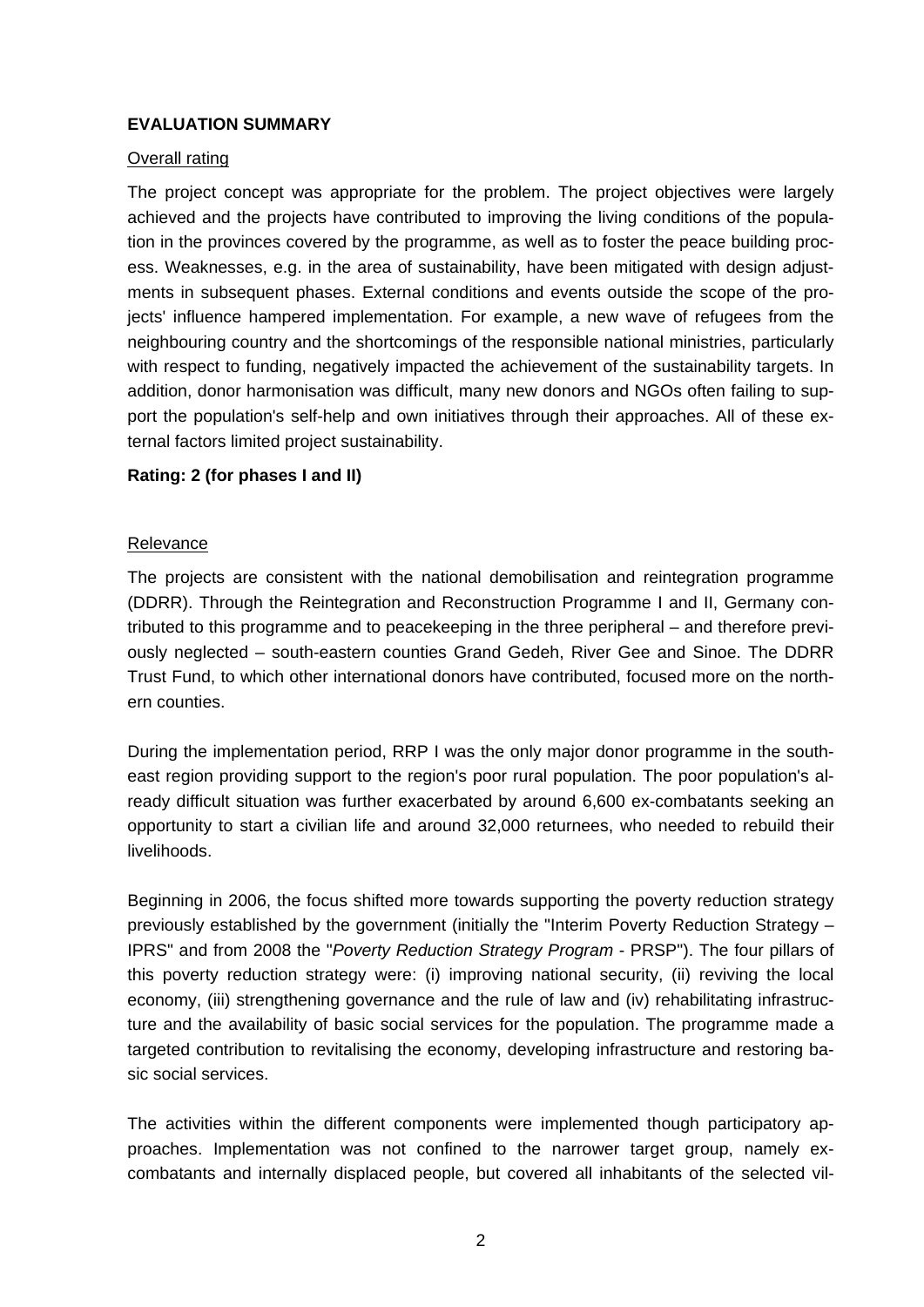lages in the programme counties. This corresponds to the state of the art for conflict-sensitive planning. The results framework, with the aim of contributing to reducing conflict potential and to peaceful coexistence through the overall improvement of living conditions for all population groups, is viable and consistent with the BMZ's strategy for peacekeeping measures.

The projects are relevant today in light of the medium-term growth and development strategy presented in 2012, "Agenda for Transformation – Steps Toward Liberia Rising 2030". The primary aim of the strategy is to strengthen the economy and integrate previously marginalised segments of the population. The intention is for Liberia to be transformed into a middleincome country by 2030.

The relevance of the project is therefore rated as high.

## **Sub-Rating: 2 (for phases I and II)**

### Effectiveness:

The programme objective was to improve living conditions in the south-east of the country and support the reintegration of ex-combatants, refugees, internally displaced people and traumatised women into civilian life. The direct effects (outcome) were defined by seven indicators. In the original programme proposal, five qualitative indicators were initially defined, each of which covered one of the five programme components. The indicators were later differentiated in greater detail and were mostly quantified. A comprehensive effectiveness survey was carried out following conclusion of the programme. This showed that almost all project objectives had been achieved and, in some cases, even significantly exceeded.

The measures reached a total of 238 villages. The agricultural component reached around 16,000 people. The sanitation component, together with the latrines and wells provided, reached between 70,000 and 90,000 residents. The sexual and gender-based violence (SGBV) component provided support to more than 1,000 women in urgent need and reached more than 26,000 residents through training and workshops.

At the time of the ex-post evaluation, the picture of the five programme components was as follows:

- 1 Infrastructure component: **Of the eight road corridors** visited, **seven** were **still readily passable**, at least in dry weather, around four years after the end of the project. Just one axis was more eroded, but was still passable by motorcycle. Concrete structures, such as **passages and bridges, are functional and in good condition**. These structures therefore continue to offer the population in the catchment area better access to local markets, schools and healthcare facilities. This improvement in their living conditions is still appreciated by the population.
- 2 Agricultural component: At the 24 locations visited, around **80 % of** the **fields cultivated as part of RRP I are still being cultivated**. The fishing ponds are also still in use. Only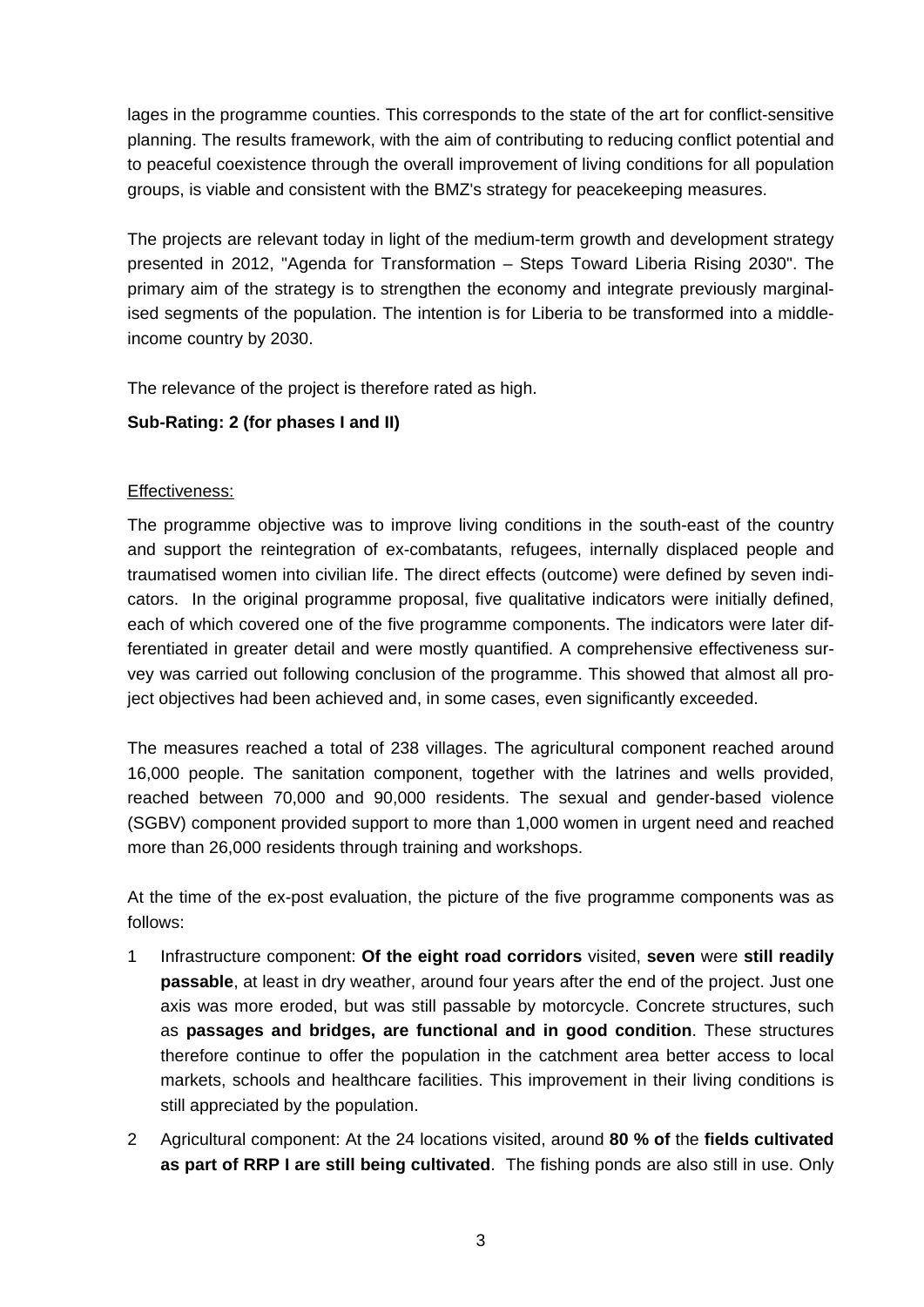a few cacao plantations have been abandoned, as it was difficult to sell the crops. The farmers confirmed that the cultivation methods learnt have helped them to increase their income. However, it is apparent that income is in continuous decline due to degradation**. Nevertheless, 20 %** of farmers **report further income rises**. This was primarily attributable to the consistent application of the methods learnt. In many cases, the original group approach to field cultivation was abandoned in favour of individual cultivation. Overall, the food supply has been improved and increased beyond own consumption. Additional **income is generated through the sale of surpluses at local markets**.

- 3 Water and sanitation (WATSAN) component: Only around **35 %** of the **latrines were still functional**. The others were no longer in use, as after three to four years the wooden sections of the walls had been attacked by termites or the cesspit was full. The original method for dealing with such situations, namely digging a new pit, simply moving the concrete section of the latrine to the new location and building a new wooden structure around it, was only applied in a few cases. **70 % of the wells and pumps were still functional**. However, this relatively high percentage should be viewed in perspective, as pumps were rehabilitated by other donors in the intervening period. The **cash box systems** introduced and the replacement of parts by trained village members was only continued **in around 30 % of cases**. However, the advantages of the latrines and wells, as well as the sanitation measures, are still recognised and their positive impact on the village residents' health appreciated.
- 4 Education component: Of the 34 newly constructed and four rehabilitated schools, 13 were attended. These are still **in good structural condition**. At eight of the 13 schools, teachers were trained in accelerated learning programme (ALP) techniques by the Danish NGO IBIS (Global Hand). Of the 179 teachers trained, 18 were still able to be met. According to the information available, the others had been relocated to schools in other areas of the country. The teachers still remember the methods they learnt and confirmed the resulting improvement in learning outcomes and interaction with students. Many of the ALP students subsequently continued their training. There are still parent teacher associations (PTAs) or school management committees (SMCs) at five schools. Smaller maintenance jobs at the schools, such as slight damage to roofs, school furniture and latrines, are funded by the PTAs/SMCs themselves. Parents are unable to finance more significant work. However, it is almost impossible to receive state support due to inadequacies on this side.
- 5 SGBV component: The women's groups set up by Medica Mondiale still existed **in all eight of the locations visited**. The idea of implementing women's rights has even spread to neighbouring villages where RRP I was not implemented. In general, the women interviewed confirmed that their situation had improved and that in the past few years since implementation there had been fewer cases of domestic violence and sexual harassment<sup>1</sup>. Among other things, they reported a fairer division of labour (62%),

 $1$  Due to the institutional shortcomings of the police and justice system, reliable statistics are not available.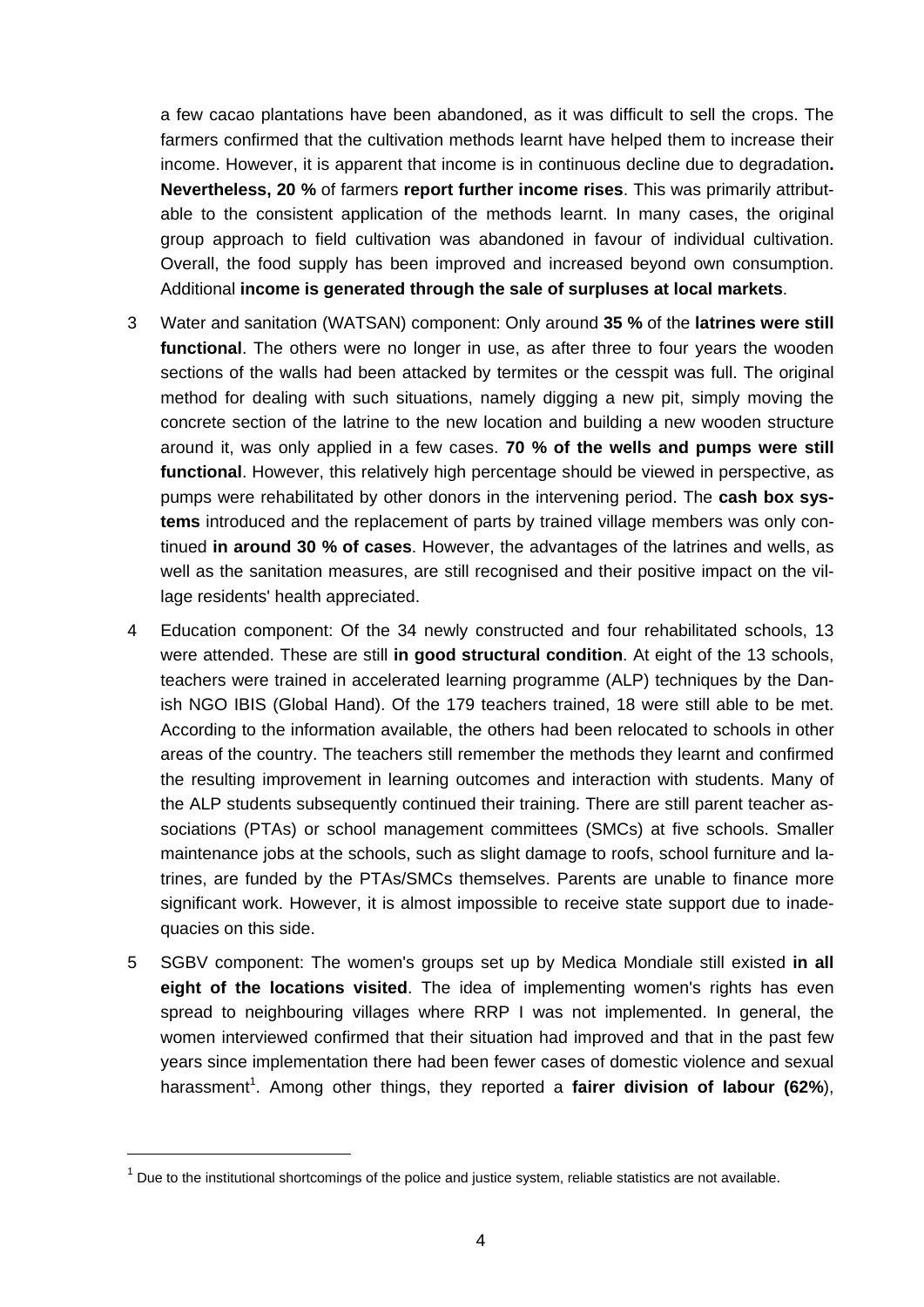## **greater participation of women in decision making (62%)** and **improved communication between husbands and wives (40%).**

In general, the interviewed population confirmed that their living and income situation had improved in recent years. Former combatants and returnees have become fully integrated, i.e. most of them have married in the respective villages and earn a living through agriculture. Many of the village residents found it difficult to remember who was a former combatant or returnee, indicating that the projects also contributed to the objective of peaceful coexistence.

Even though only some of the project measures were visited as part of the ex-post evaluation and a few of the components exhibited deficiencies, the level of target achievement, and thus effectiveness, is still rated as high.

### **Sub-Rating: 2 (for phases I and II)**

#### **Efficiency**

Due to the very remote and inaccessible location of the programme counties in Liberia, as well as many of the individual villages where the measures were implemented, the implementation costs incurred were higher than average. These costs related to the logistics for transporting construction materials to the programme villages, as well as relatively high ongoing operating costs for programme implementation, for example deployment of personnel. Costsaving measures included the use of locally available construction materials (e.g. bamboo) and the use of local labour. The road building costs (including bridges and passages) ranged from USD 1,400/km to as much as USD 46,000/km. Given the relatively low volume of traffic and the simplified (labour-intensive) construction method, this seems appropriate<sup>2</sup>. The cost of the latrines (USD 170/unit), wells (USD 2,500/unit) and the developed fields (approx. USD 1,900/ha) seem appropriate.

Allocation efficiency was ensured by applying a participatory approach and selecting the locations for implementation of the activities according to criteria such as poverty, target group relevance and engagement of those concerned. Consequently, there does not appear to be a better alternative approach with a comparable effect on the target group's living conditions and the objective of reducing conflict and promoting peace.

The project duration was extended from 18 to 54 months. This was due among other things to the commitment to implement an additional phase II in the amount of EUR 5 million, as well as the already mentioned logistical problems, including impassable roads during the rainy season and the need to deliver cement from Monrovia, which is a day's journey away. Based on the information available, the efficiency is rated as good.

**Sub-Rating: 2 (for phases I and II)** 

 $\overline{a}$ 

 $^2$  By way of comparison, the cost of rehabilitating rural roads in Cambodia with a relatively large number of bridges and passages using machine-based construction methods amounted to approx. USD 70,000/km.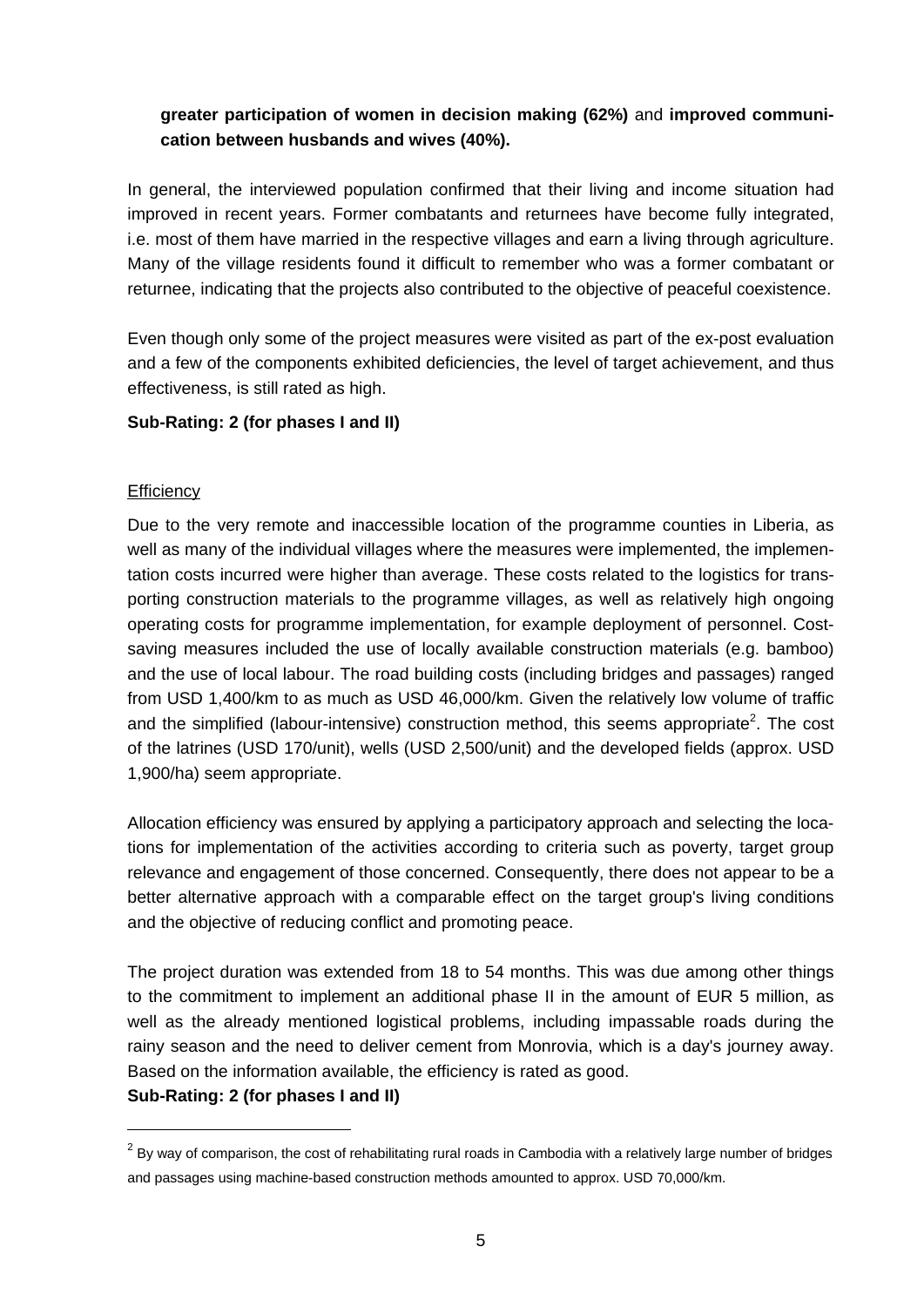#### Impact

The development objective of the projects was to contribute to the peace process and reconstruction in Liberia.

The indirect effects were defined using four indicators and the direct effects using seven. The surveys conducted at the time of the final inspection showed that all indicators had been met or exceeded. It was not possible to establish a full picture of all measures in all locations during this ex-post evaluation. With the help of an external short-term expert, around 30 of the roughly 150 villages in two of the three programme counties (Grand Gedeh and River Gee) were visited and information was gathered on the effects of the RRP I & II activities.

| Indicator                                                                                              | Status of ex-post evaluation                                                                                                                                                                                                                                                                                                                                                                                                                                                      |
|--------------------------------------------------------------------------------------------------------|-----------------------------------------------------------------------------------------------------------------------------------------------------------------------------------------------------------------------------------------------------------------------------------------------------------------------------------------------------------------------------------------------------------------------------------------------------------------------------------|
| Peaceful reintegration of<br>civil and military return-<br>ees                                         | Achieved. In 28 villages it was confirmed that former combatants in<br>the Liberian conflict had established their permanent home there. In<br>22 villages, reports were gathered on internally displaced people<br>and returnees. The integration of returnees in village communities<br>was confirmed in the interviews (by 75 %). Most are no longer con-<br>sidered as ex-combatants or returnees at all.                                                                     |
| Improved standard of<br>living among the rural<br>population in the south-<br>east                     | Achieved. Most of the village residents interviewed (92 %) con-<br>firmed that their living conditions had improved and income had<br>increased. Visible signs of this in the villages visited included the<br>above-average number of shops, animals, new houses, corrugated<br>metal roofs and generators. There are no income figures. 80 % of<br>the fields and fishing ponds cultivated in the project are still in use<br>and surpluses are able to be sold at the markets. |
| Increased SGBV aware-<br>ness, reduced incidence<br>of such crimes and in-<br>creased gender equality* | Achieved. Women's groups still exist in all of the villages visited<br>and women enjoy a stronger position, with more input in decision-<br>making, for example. There are penalty mechanisms in place for<br>cases of domestic violence against women. It was confirmed many<br>times that criminal acts involving SGBV had declined. Cases of<br>sexual violence against women are dealt with by Medica Mondiale<br>and reported.                                               |
| Recognition of ALP ex-<br>perience and best prac-<br>tices in the national edu-<br>cation sector       | Achieved. The techniques learnt were still in use at all visited<br>schools where ALP measures had been implemented. Around<br>50 % of the ALP participants have continued their training. The<br>government recognises the benefits of ALP. Teacher training has<br>improved the quality of education.                                                                                                                                                                           |

The programme proposal and final inspection defined the following indicators for achievement of the overall objective:

\* the original wording of this indicator was changed in the ex-post evaluation, as the previous wording seemed to be too general and had little relevance for the programme regions.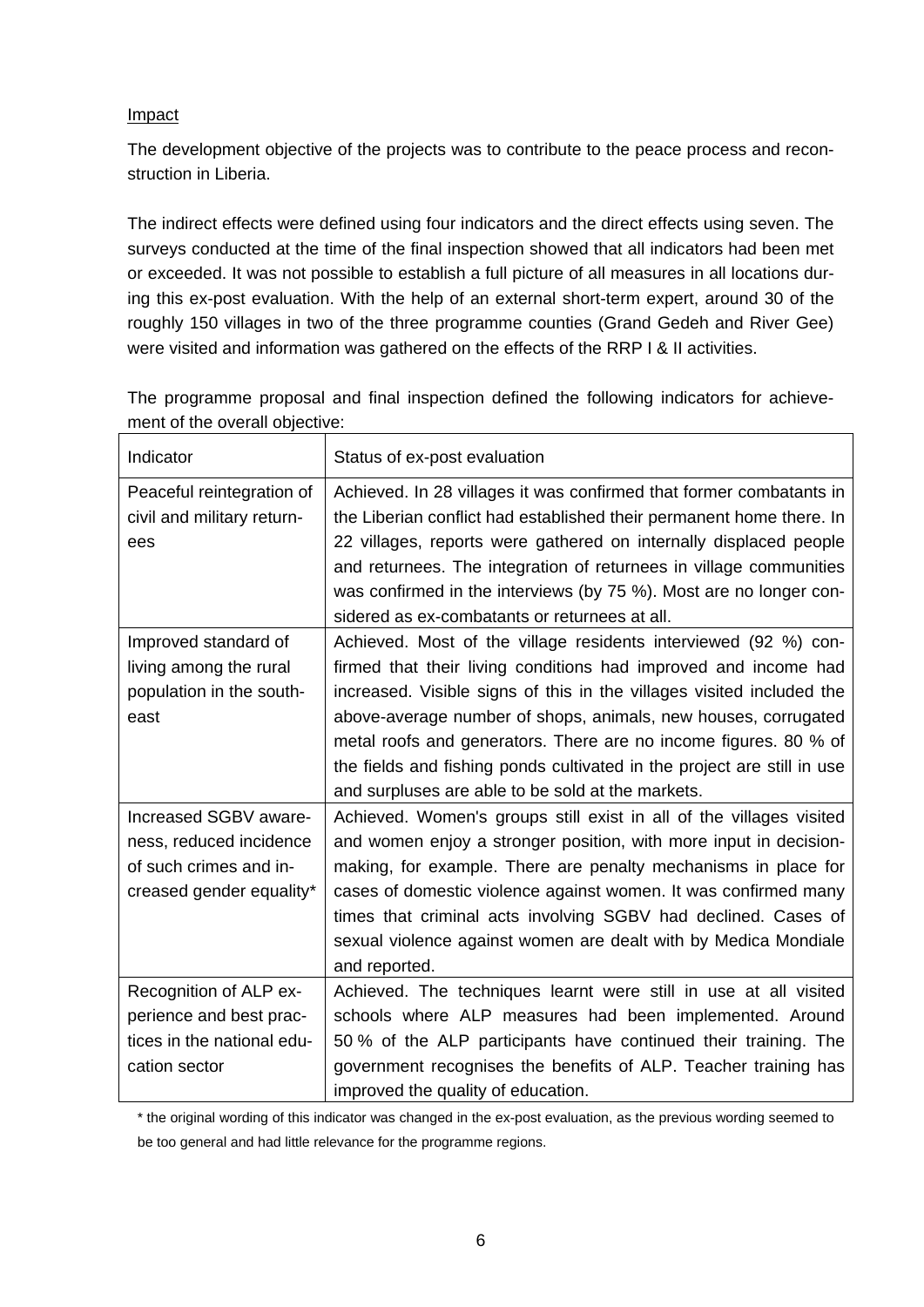Both the women's groups and the self-help groups set up to repair wells or schools represent sustainable structures resulting from the activities. In addition, the capacities of the local government representatives were strengthened during implementation, both through the necessary office and logistics facilities and, more importantly, through the close working relationships formed, including joint monitoring and participation in training.

The development effect is rated as high.

#### **Sub-Rating: 2 (for phases I and II)**

#### **Sustainability**

The risks to sustainability were already identified in the programme proposal. This is attributable to the fact that the programme represents emergency aid (post-conflict environment). An additional problem for sustainability is the poor coordination between the various donors and NGOs that are now active in the programme region. This has been the case since the arrival of a large number of refugees in the region from the Ivory Coast starting in 2010, in particular. The new donor programmes often fail to take into account the users' self-help initiatives. Existing self-operated systems, such as those introduced through the cash box systems for financing pump maintenance under RRP I & II, have been ignored by some of the new donors. Ultimately this leads to even modest self-help activities being abandoned and is a barrier to the development of a sustainable maintenance structure.

The sustainability of the various programme components is as follows:

- 1 Infrastructure component: Seven of the eight visited road axes were still in an acceptable condition, i.e. the roads were at least readily passable by motorcycle in dry weather. 80 % of the residents confirm that it is easier for them to reach local markets. However, just 30 % reported lower transport costs. This can be viewed as an indication that the road condition has already deteriorated. In the case of rural roads that relatively clearly make one specific village accessible, basic maintenance had been organised by the residents themselves, including cutting back bushes, removing larger obstructions and filling in potholes. This applies to 50 % of the villages visited. However, if the road was also used by several other villages, this sense of responsibility was not felt and no maintenance was carried out.
- 2 Agricultural component: 24 locations where agricultural measures had been implemented were visited. 83 % of the developed fields were still farmed. Only labour-intensive methods, such as rice growing in marshlands, had frequently been discontinued. Many farmers reported a decline in income from crops due to the deterioration of soil fertility. However, 20 % of farmers had actually managed to further increase their income. The declining income seems to be related to less diligent cultivation. The successful farmers had expanded their original farms and consistently applied the farm management skills they had learnt.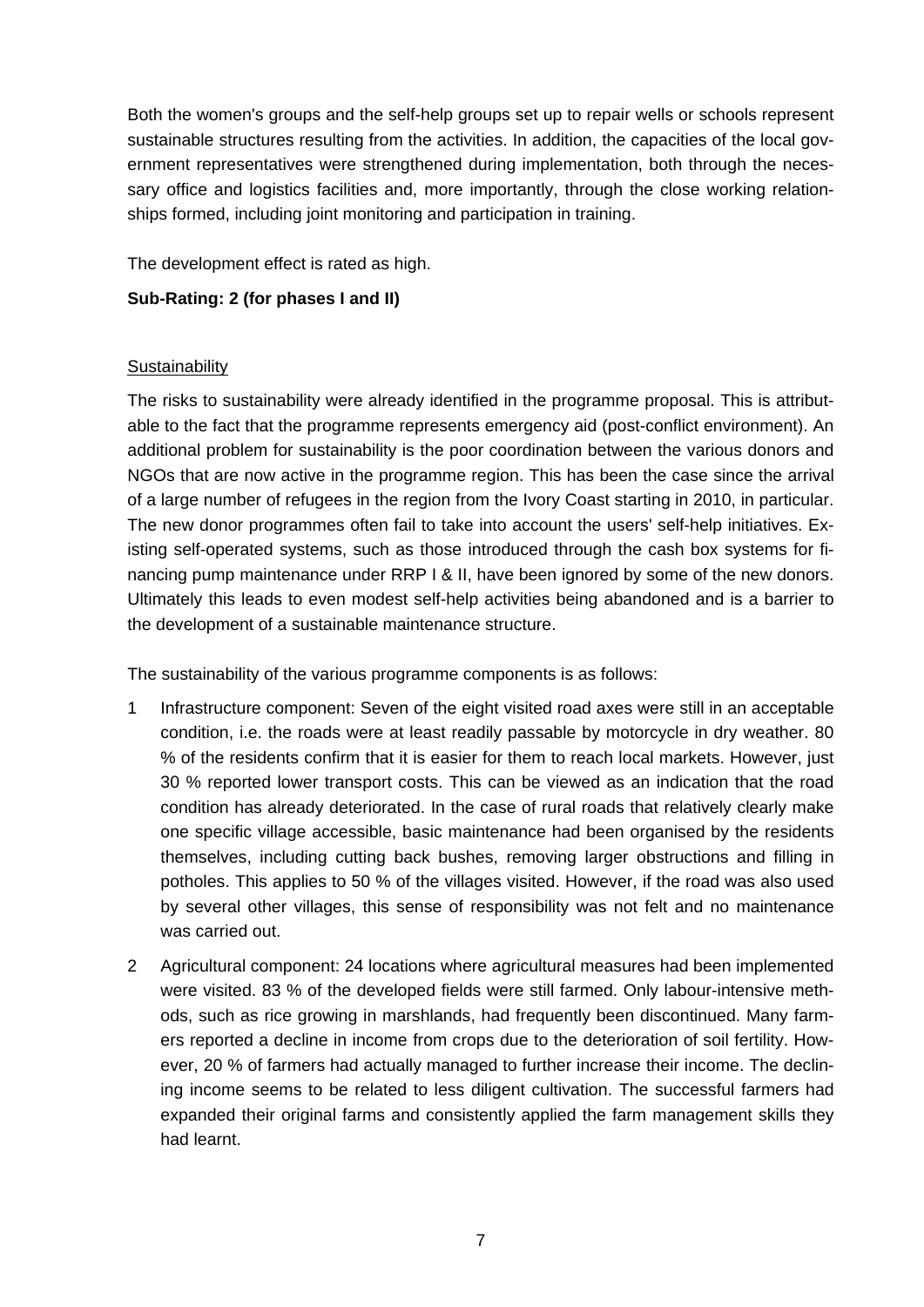- 3 Water and sanitation (WATSAN) component: Around 35 % of the latrines were still functional in the 17 villages visited. The latrines still in use were clean and maintenance measures were in place. 71 % of the wells and pumps were still functional. Around 30 % of the cash box and other systems requiring user involvement, which were introduced during implementation, had been continued. In some cases the systems had been abandoned due to free restoration by other donors and NGOs. The successful cases were mostly found in fairly remote villages, in which social control still appears to be intact.
- 4 Education component: ALP training had been carried out at eight of the 13 visited schools that had been built or rehabilitated by the project. 18 teachers who had participated in this training were still working at these eight schools (at least one at each school). It is not possible to check what happened to other participants, as teachers are transferred to different parts of the country after a few years. All of the teachers could remember the content of the training and reported that they use it in their teaching. The training's success was confirmed by the students interviewed. Both teachers and students confirmed a significant improvement in teaching, which had also improved students' motivation. The teachers reported that they are trying to pass on the ALP knowledge they acquired to other teachers. According to the teachers, this training had considerably increased their professional skills and improved their job opportunities in other parts of the country. Although the new and renovated school buildings attracted both teachers and students, a trend of students, particularly in the higher classes, moving to schools in larger cities was observed. Young people expect to receive better education there, as well as better opportunities for continued education. Over the long term, maintenance of school buildings is a problem, since higher costs for more extensive repairs cannot be supported by the students' parents and the state does not currently have the capabilities to fund or perform them.
- 5 SGBV component: In all eight of the locations visited, in which Medica Mondiale supported women's groups, the groups still existed and were very successful. Women were able to bring about impressive changes in their village environment, such as fairer division of labour, participation of women in decision making, etc. The women's groups interviewed reported that all cases of sexual violence they were aware of had been reported to the police and pursued with the help of Medica Mondiale. According to the information provided, this has significantly reduced crimes of this nature. However, the police and judicial authorities' ineffectiveness is still a problem. There is also the question of what the situation will look like following the discontinuation of the care system established by Medica Mondiale for serious violence and rape, once this NGO has left the country.

The progress described has made a significant contribution to the local peace process. In this context, therefore, sustainability is rated as satisfactory.

#### **Sub-Rating: 3 (for phases I and II)**